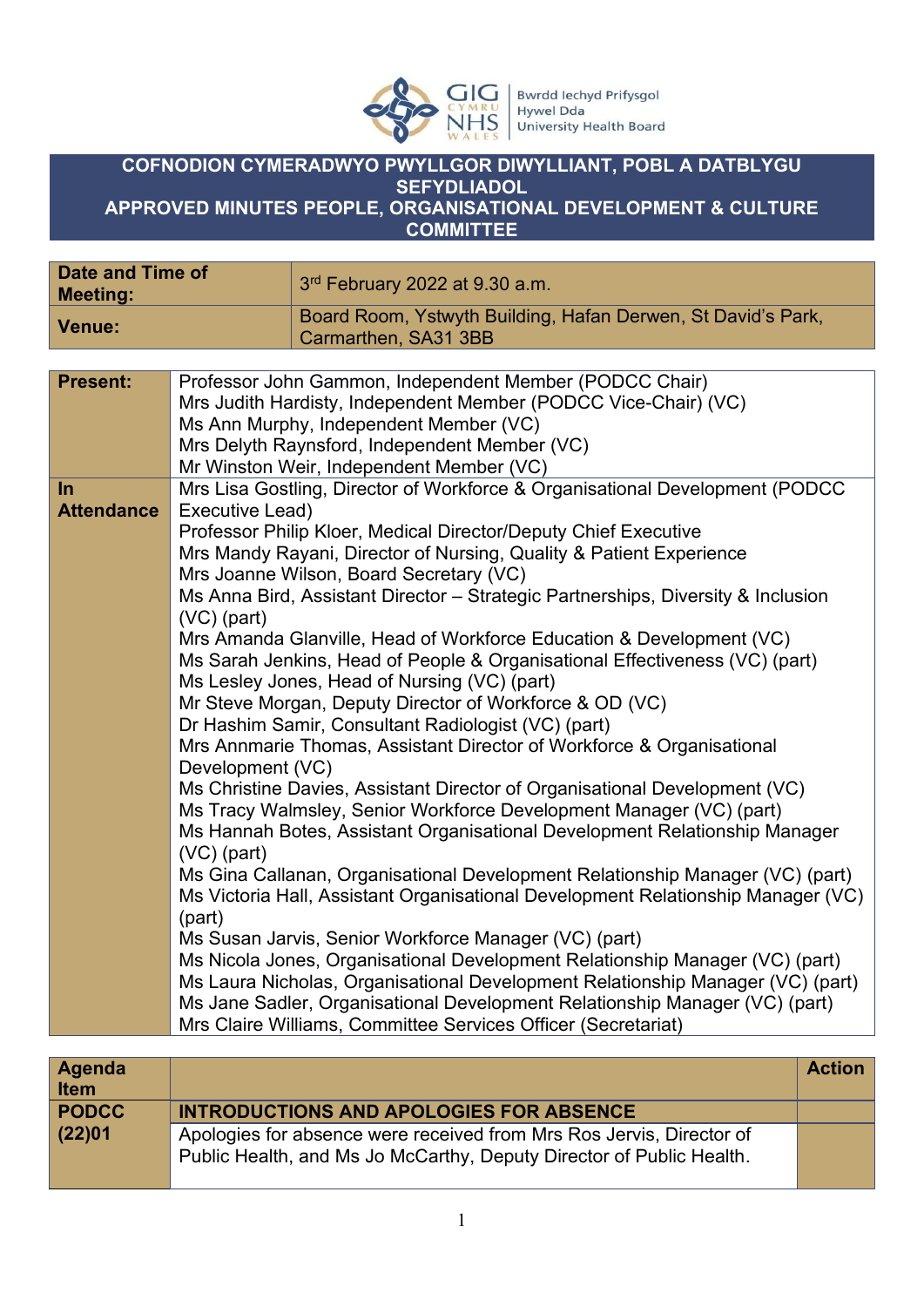|                        | The newly appointed team of Organisational Development (OD)<br>Relationship Managers were warmly welcomed to the meeting.                                                                                                                                                                                                                                                                                                                                                                                                                                                                                                                                                                                                                                                                                                                                                                                                                                                                                                                                                                                                                                                                                                                                                                                                                                                                                                                             |              |  |
|------------------------|-------------------------------------------------------------------------------------------------------------------------------------------------------------------------------------------------------------------------------------------------------------------------------------------------------------------------------------------------------------------------------------------------------------------------------------------------------------------------------------------------------------------------------------------------------------------------------------------------------------------------------------------------------------------------------------------------------------------------------------------------------------------------------------------------------------------------------------------------------------------------------------------------------------------------------------------------------------------------------------------------------------------------------------------------------------------------------------------------------------------------------------------------------------------------------------------------------------------------------------------------------------------------------------------------------------------------------------------------------------------------------------------------------------------------------------------------------|--------------|--|
|                        |                                                                                                                                                                                                                                                                                                                                                                                                                                                                                                                                                                                                                                                                                                                                                                                                                                                                                                                                                                                                                                                                                                                                                                                                                                                                                                                                                                                                                                                       |              |  |
| <b>PODCC</b><br>(22)02 | <b>DECLARATIONS OF INTEREST</b><br>No declarations of interest were made.                                                                                                                                                                                                                                                                                                                                                                                                                                                                                                                                                                                                                                                                                                                                                                                                                                                                                                                                                                                                                                                                                                                                                                                                                                                                                                                                                                             |              |  |
|                        |                                                                                                                                                                                                                                                                                                                                                                                                                                                                                                                                                                                                                                                                                                                                                                                                                                                                                                                                                                                                                                                                                                                                                                                                                                                                                                                                                                                                                                                       |              |  |
| <b>PODCC</b><br>(22)03 | <b>MINUTES AND MATTERS ARISING FROM THE PREVIOUS MEETING</b><br>HELD ON 13TH DECEMBER 2021                                                                                                                                                                                                                                                                                                                                                                                                                                                                                                                                                                                                                                                                                                                                                                                                                                                                                                                                                                                                                                                                                                                                                                                                                                                                                                                                                            |              |  |
|                        | RESOLVED - that the minutes of the PODCC meeting held on 13th<br>December 2021 be APPROVED as an accurate record of proceedings.                                                                                                                                                                                                                                                                                                                                                                                                                                                                                                                                                                                                                                                                                                                                                                                                                                                                                                                                                                                                                                                                                                                                                                                                                                                                                                                      |              |  |
| <b>PODCC</b>           | TABLE OF ACTIONS FROM THE PREVIOUS MEETING HELD ON 13TH                                                                                                                                                                                                                                                                                                                                                                                                                                                                                                                                                                                                                                                                                                                                                                                                                                                                                                                                                                                                                                                                                                                                                                                                                                                                                                                                                                                               |              |  |
| (22)04                 | <b>DECEMBER 2021</b>                                                                                                                                                                                                                                                                                                                                                                                                                                                                                                                                                                                                                                                                                                                                                                                                                                                                                                                                                                                                                                                                                                                                                                                                                                                                                                                                                                                                                                  |              |  |
|                        | An update was provided on the Table of Actions from the meeting held on<br>13 <sup>th</sup> December 2021, with confirmation received that outstanding actions<br>have either been progressed or forward planned for a future Committee<br>meeting, with the exception of PODCC(21)50 Workforce Plan Update<br>Position - To provide further information to Mr Winston Weir with regard to<br>the Year 1 cost reduction. It was noted that the matter had been discussed<br>at the Formal Executive Team meeting on 2 <sup>nd</sup> February 2022, where Task &<br>Finish (T&F) Groups, with financial representation, had been agreed.<br>Information in terms of the finances will be shared with Mr Weir during<br>February 2022.                                                                                                                                                                                                                                                                                                                                                                                                                                                                                                                                                                                                                                                                                                                  |              |  |
|                        | Referring to PODCC(21)48 Outcomes of NHS Wales Staff Survey, Nursing<br>Climate Survey & Discovery Report Implementation/Actions Plans Update<br>(Staff Experience: Transforming Staff Feedback into Positive Change), Mrs<br>Delyth Raynsford enquired whether the low number of staff requesting to<br>receive wellbeing services through the medium of Welsh is due to an<br>awareness of there not being sufficient Welsh speaking psychologists in<br>post, and further enquired whether other health boards are experiencing<br>similar issues and if the matter required escalation at a national forum. In<br>response, Mrs Christine Davies confirmed that staff are kept updated in<br>regard to the available provision via messaging routes and intranet pages.<br>In addition, arrangements are in place with the Bereavement Service to<br>make available a Welsh speaking counsellor as required; to date, however,<br>there does not appear to be a demand for a Welsh speaking service. Mrs<br>Annmarie Thomas assured Members that the 24/7 counselling support<br>helpline has bilingual provision, which represents an alternative source for<br>first language Welsh speakers. Professor John Gammon requested that this<br>matter be considered in more detail, including the promotion of the provision<br>in place, and to be included within the Welsh Language Provision report for<br>presentation to PODCC in April 2022. | <b>YB/AT</b> |  |
|                        | Prof. Gammon, referring to the anticipated report anticipated in April or June<br>2022, to provide assurance that clinical placements for grow your own,<br>undergraduates, and apprentices are deliverable, enquired whether, given<br>the scale of the work involved, this represented an appropriate and realistic<br>timescale. In response, Mrs Lisa Gostling emphasised that this timescale<br>would need to be adhered to in terms of the nursing plan, however other                                                                                                                                                                                                                                                                                                                                                                                                                                                                                                                                                                                                                                                                                                                                                                                                                                                                                                                                                                          |              |  |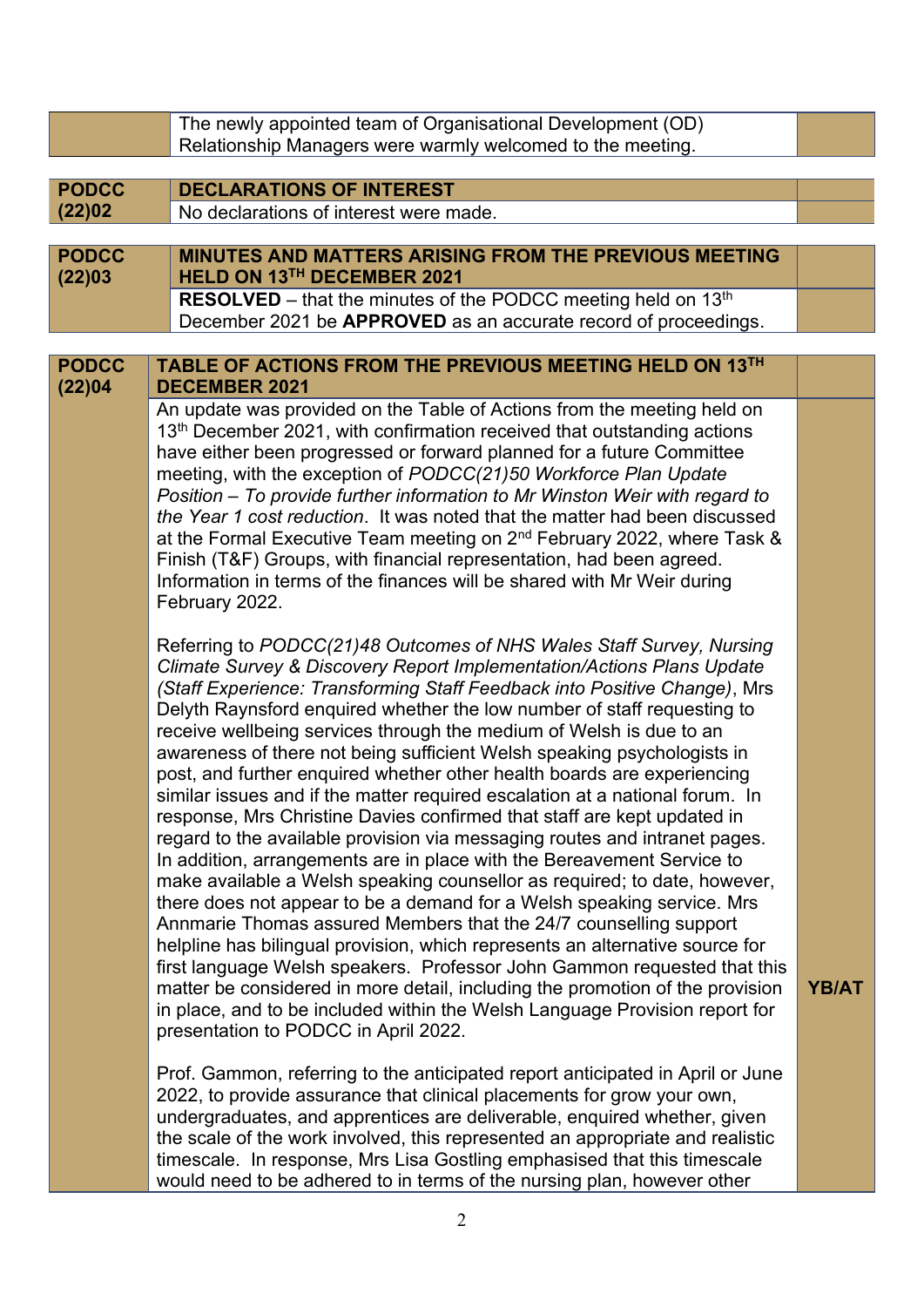professional groups would take longer. Mrs Mandy Rayani supplemented that work is ongoing in terms of identifying new and alternative placements and hubs and emphasised that placements would need to be ready by the end of March 2022 to accommodate those from overseas. Given the wider piece of work required and the new Health Education and Improvement Wales (HEIW) contract, the requirement to be flexible in terms of timelines was acknowledged.

## **PODCC CARERS REPORT**

**(22)05** Members were presented with the "Carers Report – Supporting Improved Outcomes for Unpaid Carers: Update on Planning Objective 2A" report, providing an update on the ongoing work that supports unpaid carers, including staff who work for HDdUHB and have unpaid caring responsibilities in their home lives. Members noted that the important role of unpaid carers has been recognised by the Board by assigning a specific Planning Objective (PO) 2A, "work with key people across the organisation to develop local plans to support the delivery of the West Wales Carers Strategy 2020-25". The Strategic Partnerships, Diversity and Inclusion Team are currently co-ordinating an HDdUHB Carers Strategy Group, including representation from corporate and operational teams, to drive forward PO 2A. The Group has established an action plan and individual directorates and teams have made a commitment to take forward a range of actions. Ms Anna Bird reiterated the importance of unpaid carers in terms of supporting patient and families within the community and the aspirations of HDdUHB in terms of providing care as close to home as possible. It was noted that the number of unpaid carers in HDdUHB has increased by 64% during the COVID-19 pandemic and third-sector partners are facing challenges in terms of capacity. It was further noted that there is only a small dedicated core budget to support the commissioning of specific support for unpaid carers, and given the increase in the number of unpaid carers, waiting lists are increasing.

> Mrs Judith Hardisty, as Carers Champion for HDdUHB, commended the work being undertaken and emphasised the extremely positive feedback received from carers. Referring to recent correspondence received from Welsh Government (WG) identifying additional funding, it was noted that this would solely support discharge arrangements, and Members were informed that a response had been submitted expressing concern in terms of a perceived lack of commitment.

The awareness raising activities undertaken during Carers Week in June 2021, including the Investors in Carers Scheme and Care Officer videos, together with the proactive sharing of information and opportunities for unpaid carers throughout the year using Global emails and social media channels as appropriate, together with the progress made across Primary Care, were warmly acknowledged.

Mrs Raynsford enquired whether there is an awareness of the total number of young carers across the three HDdUHB counties and whether joint working with education settings is being undertaken to support these young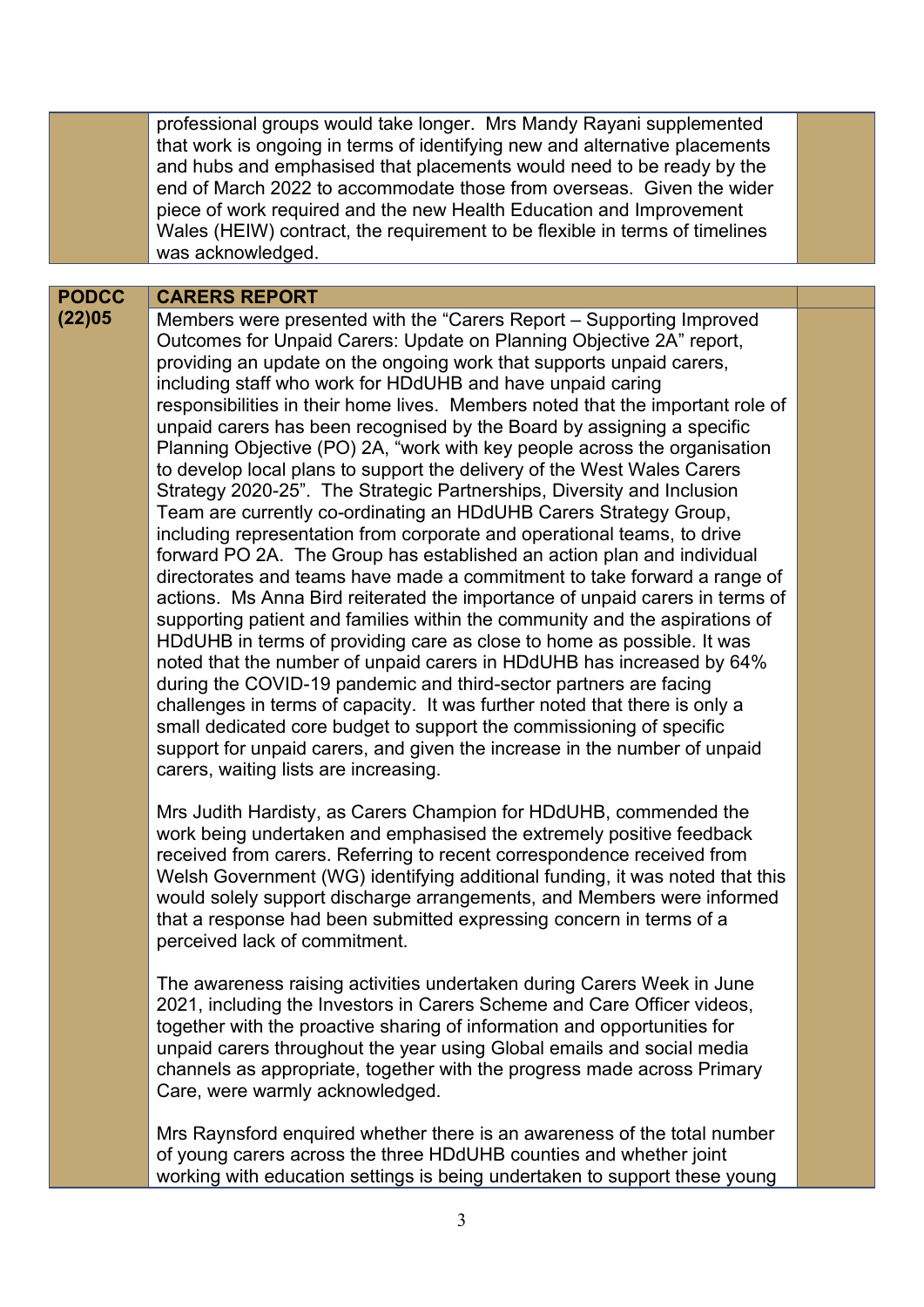people to be able to achieve their potential whilst undertaking a caring role. In response, Ms Bird undertook to forward on the individual county figures in terms of young carers, and confirmed that work is being undertaken with schools and colleges through the Investors in Carers Scheme and working with Health Visitors to ensure that "every contact counts" in terms of being able to identify and signpost support channels. In addition, joint working with local authority partners is being undertaken to ensure that those eligible for support are aware of, and accessing, the full range of entitlements available. Mrs Thomas, referring to the introduction of a Carers passport, highlighted the importance of carer's responsibilities being recognised by new managers when a member of staff changes department.

Prof. Philip Kloer welcomed the report and enquired as to the gap in terms of the actual number of carers versus the cumulative total number of carers registered with GP services referred to within the report (11,371). In response, Ms Bird informed Members that the 2011 census report suggests there are 47,000 carers within HDdUHB and it is anticipated that when emerging evidence from the 2021 census is received, this figure will be significantly greater.

Ms Ann Murphy, referring to a proportion of carers who may have a lack knowledge of lifting techniques, etc. enquired whether HDdUHB and the third sector provide training such as manual handling for carers. In response, Ms Bird confirmed that appropriate teams are liaised with as part of the discharge planning process to ensure that suitable provision is in place. It was further noted that the third sector provide some elements of training to carers and that specific training requests could be discussed at the Carers Forum.

Prof. Gammon, referring to the anticipated cost pressure implications contained within the report, enquired whether the scale of these pressures is known and if the extent of cost changes and current investment in support of carers requires escalation. In response, Ms Bird confirmed that this forms part of the Integrated Medium Term Plan (IMTP) planning work, whereby cost pressures have been highlighted.

Noting that an action plan has been developed by the HDdUHB Carers Strategy Group to improve the outcomes for unpaid carers, Prof. Gammon enquired where the action plan is monitored and to where it is accountable. In response, Ms Bird confirmed that it is monitored by the Carers Strategy Group, which has representation from corporate and operational teams across HDdUHB and is linked to regional partnership work. Mrs Gostling supplemented that this would be discussed further outside of the meeting with Ms Bird in terms of the IMTP submission and also discussed with the Executive Team.

Members acknowledged and received assurance from the encouraging work undertaken to date and recognised the pressures, in particular WG cost pressure implications for certain aspects of HDdUHB work in 2022/23.

**AB**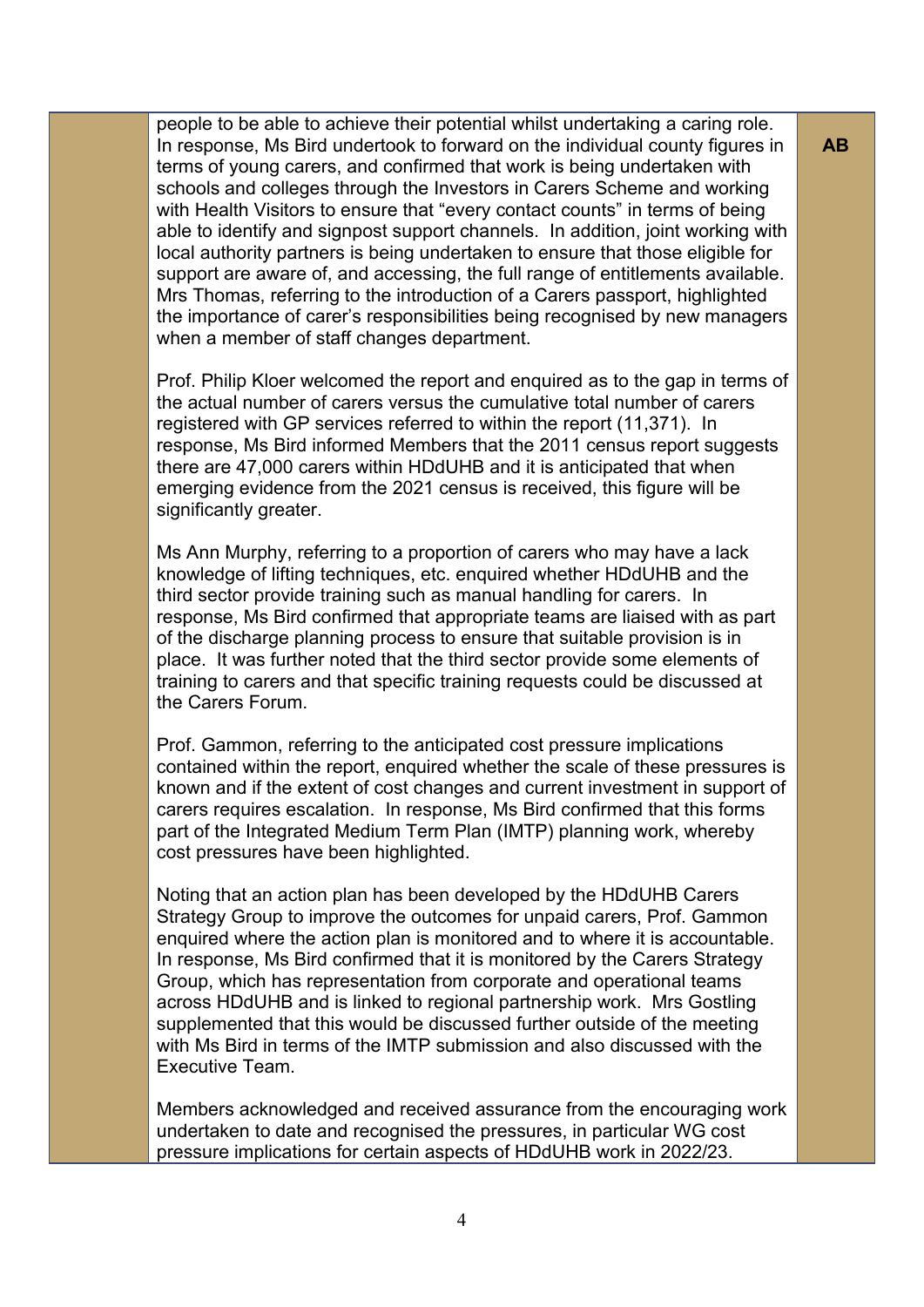|              | The People, Organisational Development & Culture Committee received                                                                                                                                                                                                                                                                                                                                                                                                                                                                                                                                                                                                                                                                                                                                                                                                                                                                                                                                                                                                             |  |
|--------------|---------------------------------------------------------------------------------------------------------------------------------------------------------------------------------------------------------------------------------------------------------------------------------------------------------------------------------------------------------------------------------------------------------------------------------------------------------------------------------------------------------------------------------------------------------------------------------------------------------------------------------------------------------------------------------------------------------------------------------------------------------------------------------------------------------------------------------------------------------------------------------------------------------------------------------------------------------------------------------------------------------------------------------------------------------------------------------|--|
|              | <b>ASSURANCE</b> from the report on the progress which has been made to<br>implement Board Planning Objective 2A and improve the experience and                                                                                                                                                                                                                                                                                                                                                                                                                                                                                                                                                                                                                                                                                                                                                                                                                                                                                                                                 |  |
|              | support available to unpaid carers.                                                                                                                                                                                                                                                                                                                                                                                                                                                                                                                                                                                                                                                                                                                                                                                                                                                                                                                                                                                                                                             |  |
|              |                                                                                                                                                                                                                                                                                                                                                                                                                                                                                                                                                                                                                                                                                                                                                                                                                                                                                                                                                                                                                                                                                 |  |
| <b>PODCC</b> | DEVELOPMENT OF PEOPLE & CULTURE PLANS                                                                                                                                                                                                                                                                                                                                                                                                                                                                                                                                                                                                                                                                                                                                                                                                                                                                                                                                                                                                                                           |  |
| (22)06       | It was agreed to discuss this item jointly with agenda item 5.2 Culture &<br>Principles of Engagement.                                                                                                                                                                                                                                                                                                                                                                                                                                                                                                                                                                                                                                                                                                                                                                                                                                                                                                                                                                          |  |
|              | Mrs Christine Davies expressed gratitude to PODCC for allowing the<br>opportunity for the new team of Organisational Development Relationship<br>Managers (ODRM) to introduce themselves to the Committee.                                                                                                                                                                                                                                                                                                                                                                                                                                                                                                                                                                                                                                                                                                                                                                                                                                                                      |  |
|              | Members were presented with the "Culture and Principles of Engagement"<br>report, building upon a previous In-Committee PODCC discussion in<br>December 2021 and outlining how the Workforce & OD teams will work will<br>PODCC going forward. The culture change journey to collectively achieve a<br>culture change and give the opportunity for every day to be a good day in<br>HDdUHB was noted. Ms Sarah Jenkins referred to previous reports which<br>have highlighted the work being undertaken to provide a voice for staff, and<br>the learning gained from reviewing the messages from staff surveys. It was<br>noted that the voice of staff has informed the development of Our People<br>Culture Plans, co-created with Trade Union colleagues, which would be<br>used as a guide to take HDdUHB on a culture change journey. The ODRM<br>Team has been working on key projects as part of their induction, to ensure<br>People Culture Plans truly reflect what staff have said is important to them,<br>and relationships have already commenced in some areas. |  |
|              | Members were shown a video from Ms Alys Thomas, Personal Assistant to<br>the Head of People & Organisation Effectiveness, providing an introduction<br>to her role. Further individual introductions were made by Ms Hannah<br>Botes, Ms Gina Callanan, Ms Victoria Hall, Ms Susan Jarvis, Ms Nicola<br>Jones, Ms Laura Nicholas and Ms Jane Sadler, providing an insight into<br>their working backgrounds and their reasons for becoming ODRMs. Their<br>passion and aspirations for the role were acknowledged.                                                                                                                                                                                                                                                                                                                                                                                                                                                                                                                                                              |  |
|              | Ms Jenkins warmly thanked Members for the welcome provided to the Team<br>and suggested that Members may wish to share outside of the meeting what<br>a good day at work feels like for them.                                                                                                                                                                                                                                                                                                                                                                                                                                                                                                                                                                                                                                                                                                                                                                                                                                                                                   |  |
|              | Prof. Gammon reiterated the clear expectations of HDdUHB in terms of<br>culture within the workplace, recognising that change would not be instant<br>and would focus on people over time. Assurance was gained in terms of the<br>planned approach being undertaken by the Team.                                                                                                                                                                                                                                                                                                                                                                                                                                                                                                                                                                                                                                                                                                                                                                                               |  |
|              | Mrs Hardisty commended the Workforce & OD Team for the introduction of<br>the ODRMs into HDdUHB, acknowledging that this is unusual across peer<br>organisations. Recognising that culture change is not a quick process,<br>however there may be occasions when an incremental approach could be<br>too slow for more serious circumstances, Mrs Hardisty requested assurance                                                                                                                                                                                                                                                                                                                                                                                                                                                                                                                                                                                                                                                                                                  |  |
|              | 5                                                                                                                                                                                                                                                                                                                                                                                                                                                                                                                                                                                                                                                                                                                                                                                                                                                                                                                                                                                                                                                                               |  |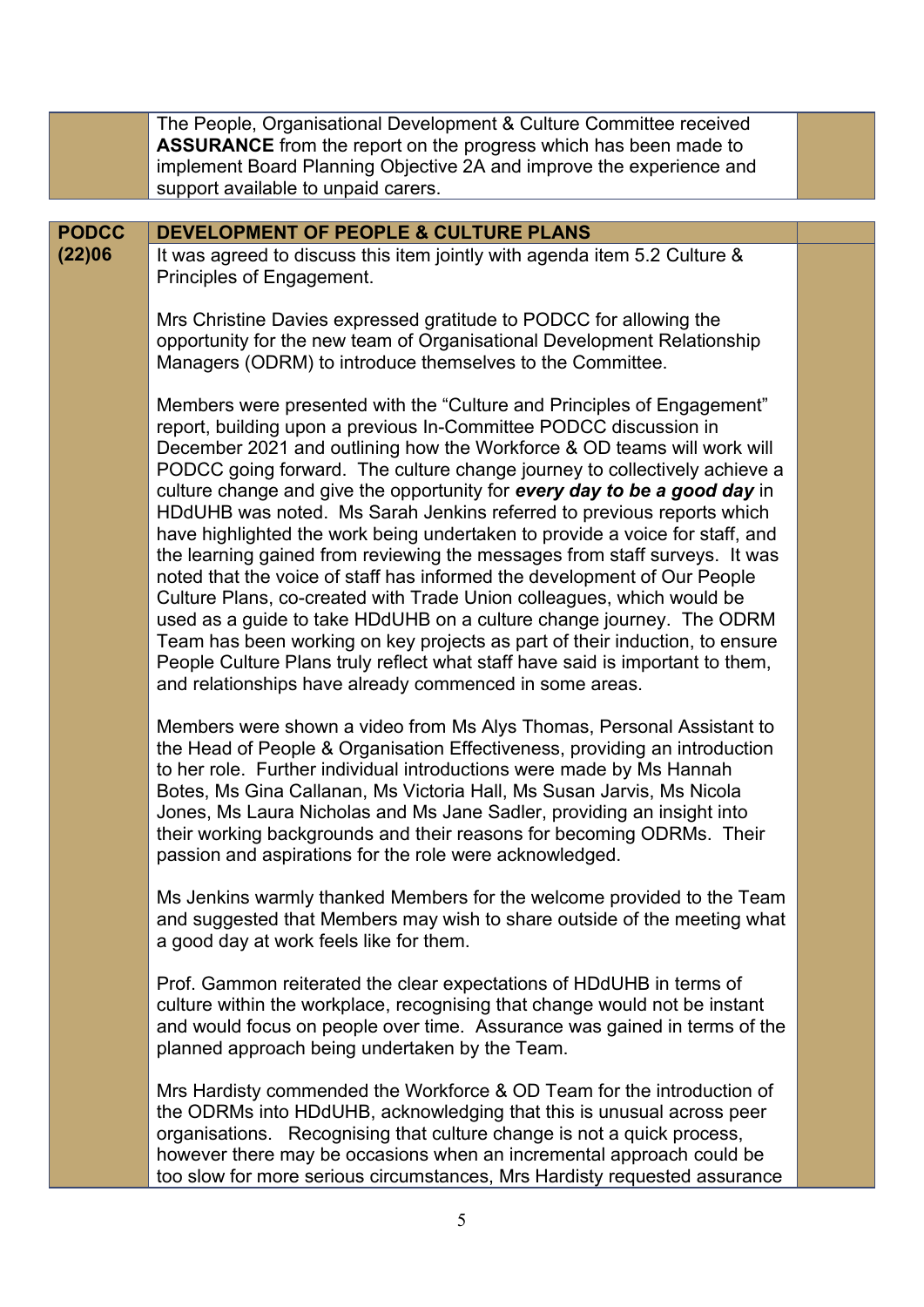|              | with regard to resolving any lack of understanding and reluctance from some<br>managers in terms of what this means and ensuring that they are on board.<br>In response, Mrs Davies emphasised the Executive sponsorship highlighted<br>within the report to ensure that appropriate action could be taken.<br>Recognising that there would inevitably be some barriers, it is anticipated<br>that Executive leadership would assist with unlocking any reluctance<br>received. Part of the cultural change will be to support leadership in<br>understanding that leading is a fundamental expectation and flows through<br>HDdUHB.<br>Ms Murphy welcomed the report, noting that some changes are already<br>apparent, and suggested that presentations could be provided to other<br>forums in order to reduce reluctance from managers. Mrs Davies<br>emphasised the ambition of wanting people to learn from what works<br>elsewhere and informed Members that a presentation had been presented<br>to the Unison Welsh Council recently, where a positive reaction had been<br>received.<br>Prof. Gammon expressed gratitude to the Team for their positive<br>contributions, emphasising that this is an important element of work for<br>HDdUHB and welcomed the clear narrative in terms of the direction of travel.<br>However, evidence of the impact, change, benefits and outcomes would be<br>required in the future to provide assurance to the Committee. | CD |
|--------------|---------------------------------------------------------------------------------------------------------------------------------------------------------------------------------------------------------------------------------------------------------------------------------------------------------------------------------------------------------------------------------------------------------------------------------------------------------------------------------------------------------------------------------------------------------------------------------------------------------------------------------------------------------------------------------------------------------------------------------------------------------------------------------------------------------------------------------------------------------------------------------------------------------------------------------------------------------------------------------------------------------------------------------------------------------------------------------------------------------------------------------------------------------------------------------------------------------------------------------------------------------------------------------------------------------------------------------------------------------------------------------------------------------------------------------------------------------------------------|----|
|              | The Committee noted the update and endorsed the proposed way of<br>working with PODCC, the use of staff stories and the approach in terms of<br>presenting future reports.<br>Ms Bird, Ms Botes, Ms Callanan, Ms Hall, Ms Jarvis, Ms Jenkins, Ms N.                                                                                                                                                                                                                                                                                                                                                                                                                                                                                                                                                                                                                                                                                                                                                                                                                                                                                                                                                                                                                                                                                                                                                                                                                       |    |
|              | Jones, Ms Nicholas and Ms Sadler left the PODCC meeting<br>The People, Organisational Development & Culture Committee:<br><b>NOTED</b> the Guiding Principles and the frameworks being developed to<br>$\bullet$<br>undertake this work.<br><b>ENDORSED</b> the proposed way of working with the Committee.<br>$\bullet$<br><b>ENDORSED</b> the use of staff stories to bring to life the challenges being<br>$\bullet$<br>faced.<br><b>ENDORSED</b> the approach of presenting a report to PODCC as there is a<br>$\bullet$<br>culture change story to tell or a concern to raise, to ensure more effective<br>reporting.                                                                                                                                                                                                                                                                                                                                                                                                                                                                                                                                                                                                                                                                                                                                                                                                                                                |    |
| <b>PODCC</b> | <b>MAKING A DIFFERENCE - CUSTOMER SERVICE PROGRAMME</b>                                                                                                                                                                                                                                                                                                                                                                                                                                                                                                                                                                                                                                                                                                                                                                                                                                                                                                                                                                                                                                                                                                                                                                                                                                                                                                                                                                                                                   |    |
| (22)07       | Members were presented with the "Making a Difference – Customer Service<br>Programme" report, providing an update and assurance relating to the<br>development of a customer service programme in order to develop excellent<br>customer service across HDdUHB. Members noted that in response to the<br>2021/22 PO 1C - design a training and development programme to build<br>excellent customer service across the Health Board for all staff in public &<br>patient facing roles for implementation from April 2021, the Education &<br>Development Team has been requested to design a training programme to                                                                                                                                                                                                                                                                                                                                                                                                                                                                                                                                                                                                                                                                                                                                                                                                                                                        |    |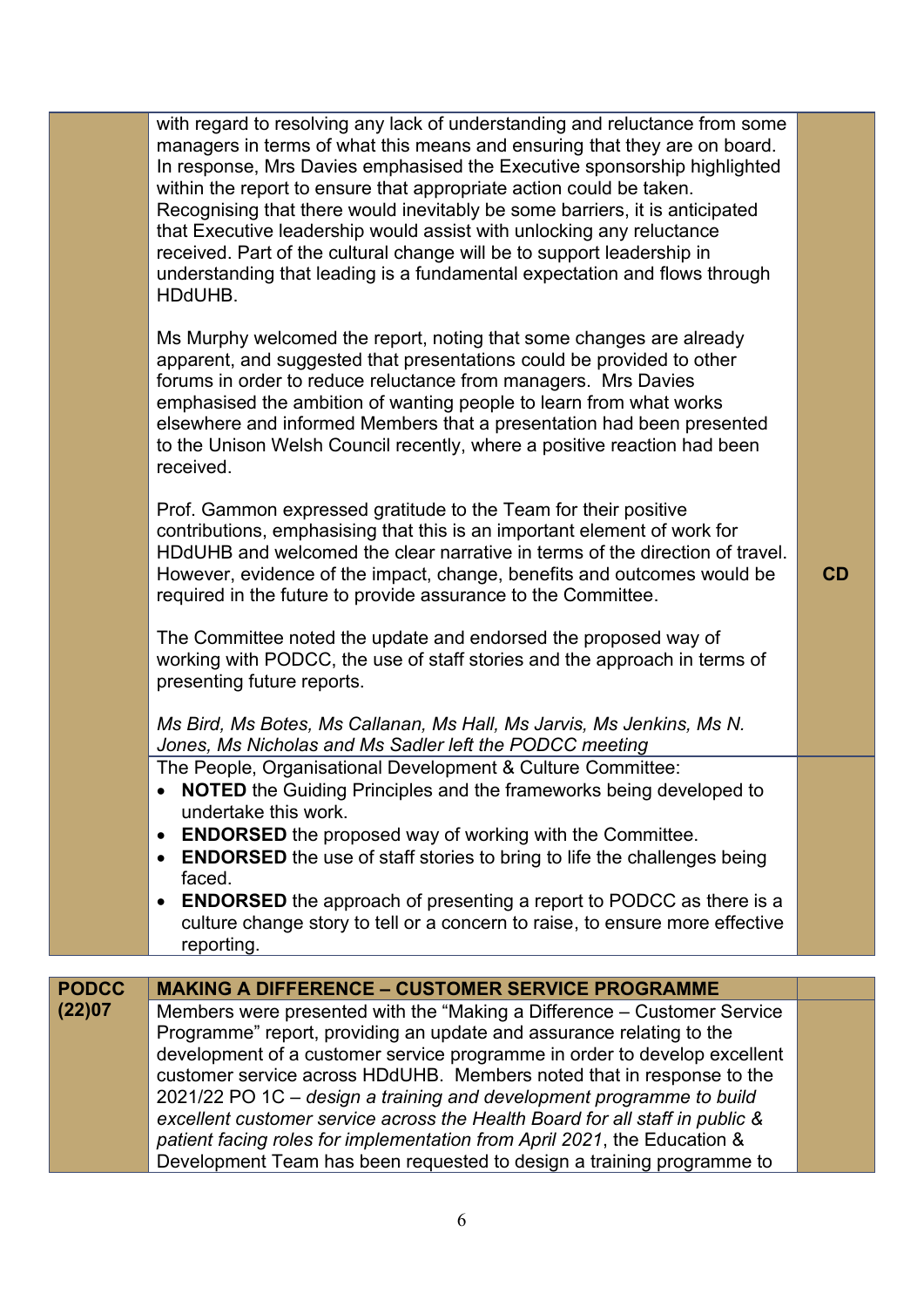build excellent customer service across HDdUHB for all staff in public and patient facing roles.

Mrs Amanda Glanville advised that the report provided a detailed account of what led to the development of the customer service programme, namely 'Making a Difference'. The outcomes consider the impact COVID-19 has had on HDdUHB staff and incorporates learning from the Discovery Report. It provides an opportunity for staff to feel valued, whilst having the opportunity to rest and reflect. The programme will focus on external and customer service, i.e. patients, and internal customer service, i.e. staff, which will in turn impact upon colleagues and patient care. The importance of working together to make a difference and make the changes required was emphasised.

Mrs Hardisty, whilst welcoming the programme, referred to the fact that the majority of the mystery observations are being undertaken across hospital sites and sought assurance that if these were to continue, they would be widened to mental health and primary care facilities. In response, Mrs Glanville confirmed that many of the mystery observations have been undertaken collaboratively with the Patient Experience Team and Family Liaison Officers, who on the whole work across acute hospital sites. Mrs Glanville assured Mrs Hardisty that any future observations would include a mixture of community, mental health, primary care and acute sites.

Mrs Raynsford welcomed the fact that the programme, including resources and delivery, would be bilingual, and enquired as to the uptake across different staff groups. In response, Mrs Glanville advised that the programme has not yet been rolled out due to staffing issues and the option of making it a mandatory training programme had been considered in order to create a culture where staff want to learn. If numbers of participants start to decrease, the training would be made mandatory.

Mr Weir enquired how the potential issue of staff not being able to be released to attend the training would be overcome. In response, Mrs Glanville acknowledged that this would be the principal challenge and that work with service leads in terms of releasing staff has commenced.

Mr Weir further enquired whether this training programme could be combined with other training such as digital and leadership. Mrs Glanville responded that the programme already includes a lot of necessary information and that if it were to be diluted further, it would not be as beneficial to staff. Mrs Gostling added that this programme differs from the traditional education programme in that the training will be taken out to different venues to support staff and demonstrate their importance to HDdUHB.

Prof. Gammon commended the work undertaken to date, recognising that appropriate consideration had been given to the anticipated challenges associated with the delivery of the programme.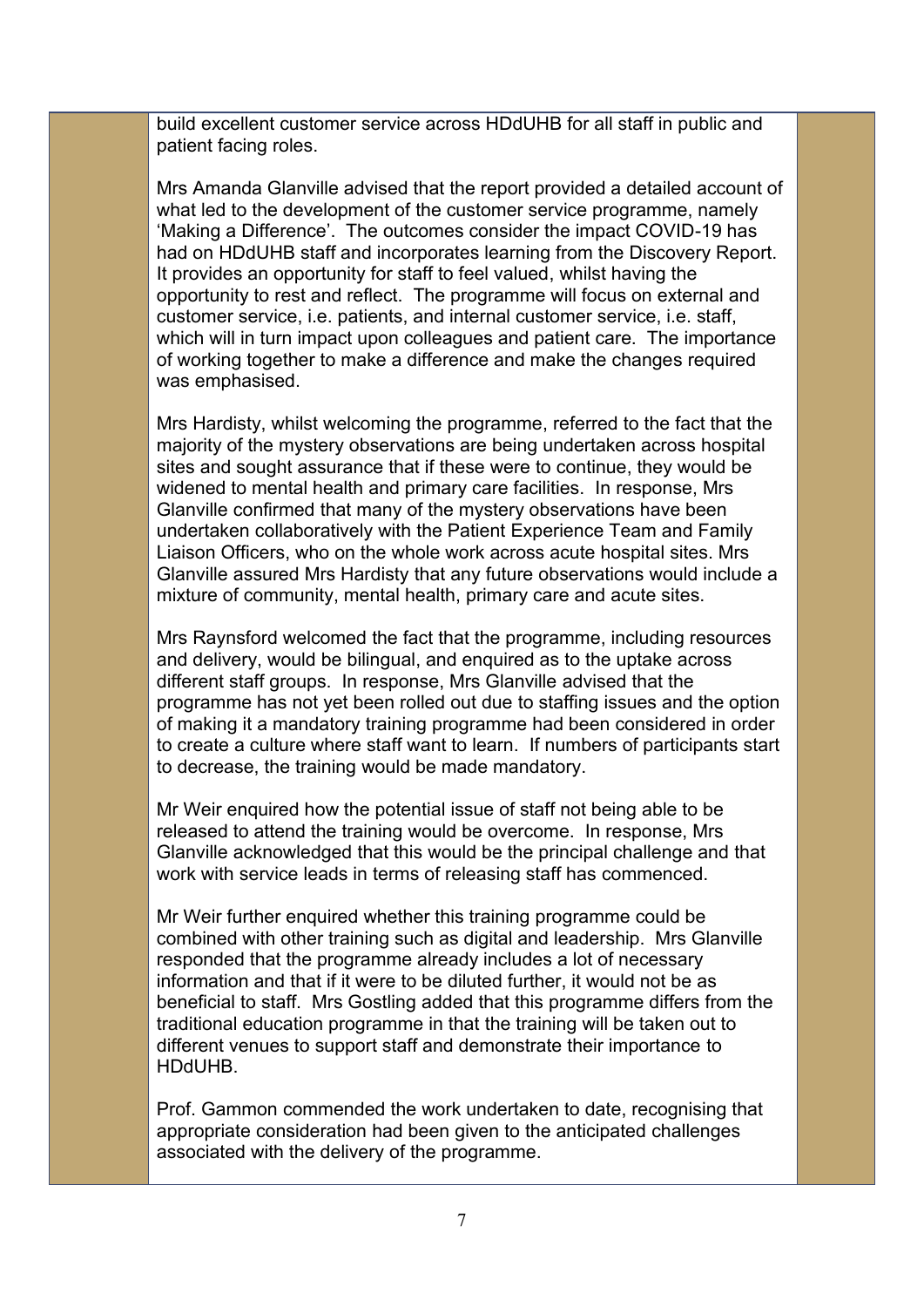|              | In response to Prof. Gammon's enquiry in terms of how the programme<br>would be scaled up across HDdUHB, Mrs Glanville confirmed that the work<br>plan in terms of how the programme will be delivered is currently being<br>worked through. There will be two members of staff identified across the<br>three counties, where the ethos will be a commitment to deliver the<br>programme two days per week. A bid is also being submitted to HEIW for<br>additional resources to be able to deliver the programme at pace.<br>Members received assurance from the progress made in terms of the<br><b>Customer Service Programme.</b><br>The People, Organisational Development & Culture Committee gained<br>assurance from the Making a Difference - Customer Service Programme<br>report and:<br><b>NOTED</b> the progress that has been made in terms of the development<br>$\bullet$<br>towards the Customer Service Programme Planning Objective 1C,<br>which has been achieved using evidence-based design.                                                                                                                                                                            |  |
|--------------|------------------------------------------------------------------------------------------------------------------------------------------------------------------------------------------------------------------------------------------------------------------------------------------------------------------------------------------------------------------------------------------------------------------------------------------------------------------------------------------------------------------------------------------------------------------------------------------------------------------------------------------------------------------------------------------------------------------------------------------------------------------------------------------------------------------------------------------------------------------------------------------------------------------------------------------------------------------------------------------------------------------------------------------------------------------------------------------------------------------------------------------------------------------------------------------------|--|
|              | <b>SUPPORTED</b> the implementation of the programme as outlined in the<br>$\bullet$<br>report, extending the scope of the delivery from staff in public and<br>patient facing roles to include all staff, recognising the breadth of the<br>programme and the impact internal customer service has on overall<br>service delivery.<br><b>NOTED</b> that a new planning objective will be included as part of the<br>$\bullet$<br>2022/23 strategic objectives focusing on implementation, delivery and<br>measuring outcomes, with all members of staff to have completed the<br>programme by September 2024. Assurance will also be maintained<br>through regular PODCC updates.<br><b>NOTED</b> that further work will be undertaken in collaboration with the<br>$\bullet$<br>Patient Experience and Staff Experience Teams to embed/extend<br>learning and identify further opportunities of evaluating the success of<br>the programme.                                                                                                                                                                                                                                                  |  |
|              |                                                                                                                                                                                                                                                                                                                                                                                                                                                                                                                                                                                                                                                                                                                                                                                                                                                                                                                                                                                                                                                                                                                                                                                                |  |
| <b>PODCC</b> | <b>BLACK, ASIAN AND MINORITY ETHNIC (BAME) DISMISSALS</b>                                                                                                                                                                                                                                                                                                                                                                                                                                                                                                                                                                                                                                                                                                                                                                                                                                                                                                                                                                                                                                                                                                                                      |  |
| (22)08       | Dr Hashim Samir joined the PODCC meeting<br>Members were presented with the "Black, Asian and Minority Ethnic (BAME)<br>Staff – Review of Dismissals over a 10 Year Period" report, providing an<br>update commissioned by the BAME Advisory Group for all dismissals<br>relating to a member of the workforce from a BAME staff group to be<br>reviewed over a 10 year period. It was noted that the aim of the Advisory<br>Group is to advise HDdUHB on mainstreaming equality, diversity and<br>inclusion for its workforce and to provide a forum to raise concerns in a safe<br>and confidential environment. It was further noted that a review had been<br>co-led by Dr Hashim Samir and Mrs Annmarie Thomas to identify any<br>indication of disproportionate impact, and to provide confidence to the<br>Advisory Board of the commitment to give serious consideration to any<br>evidence of disproportionate action. Assurance was provided that no<br>evidence of disproportionate impact based on the quantitative review of data<br>was found, however a number of recommendations were made to ensure<br>more positive action could be taken to support staff going through the |  |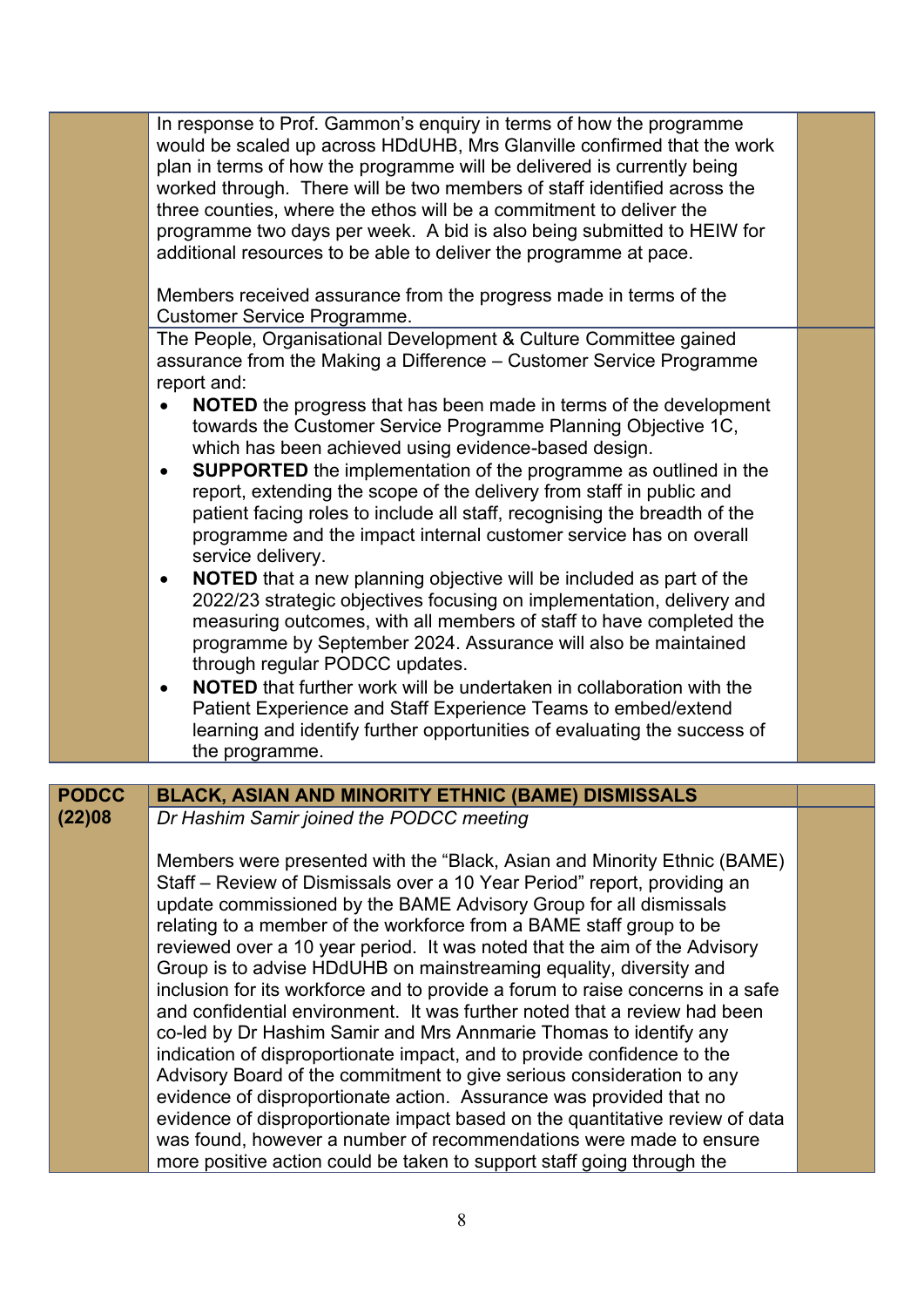disciplinary process. Dr Samir emphasised that this would be an on-going process and that the lived experience of staff would be listened to.

Mr Steve Morgan welcomed the report and the beneficial progress made, highlighting the detailed data which in turn enables the ability to understand what has been undertaken and what is required to be accomplished moving forward. For future case management, being mindful of the need to ensure both gender and ethnicity balance for the appointment of Investigation Officers and members of the panel was recognised.

Mrs Hardisty, referring to the dismissal cases she had been involved in previously, emphasised that all related to members of medical staff from an ethnic background, and enquired whether a high number of General Medical Council (GMC) referrals of speciality and associate specialist (SAS) doctors is an issue within HDdUHB. In response, Dr Samir advised that the data had been reviewed over a ten year period and the most recent three or four cases dealt with had involved BAME staff. Prof. Kloer highlighted the importance of ensuring that the actions and recommendations are addressed and informed Members that the GMC is taking an interest in this matter. Prof. Kloer further highlighted that 60% of the SAS doctors within HDdUHB are from a BAME background, which differs in comparison to other health boards, therefore it is likely that more BAME staff would be encouraged to be involved in decision making and leadership roles.

The supportive on-boarding processes in place were welcomed, in particular where BAME doctors arrive from overseas and have no knowledge of the area and therefore at a disadvantage. Members were pleased to note that Mrs Gostling and Prof. Kloer are overseeing a process looking at the different stages of interaction required between newly appointed doctors arriving from overseas and the Health Board.

Whilst welcoming the report and the assurance provided in terms of this area being reviewed in a systematic way, Mr Weir highlighted the Professional Scientific and Technical staff and Healthcare Scientist staff cohorts who have a much lower rate of dismissals in comparison to other cohorts.

Dr Samir and Mrs Thomas were warmly thanked for their leadership of the work undertaken.

Members received assurance from the BAME Dismissals report and emphasised the importance of ensuring that the recommendations are monitored and fed back to PODCC in the future.

*Dr Samir left the PODCC meeting*

The People, Organisational Development & Culture Committee received **ASSURANCE** from the BAME Dismissals report and the recommendations, which have been supported by the BAME Advisory Group.

## **PODCC NURSING & MIDWIFERY STRATEGIC FRAMEWORK**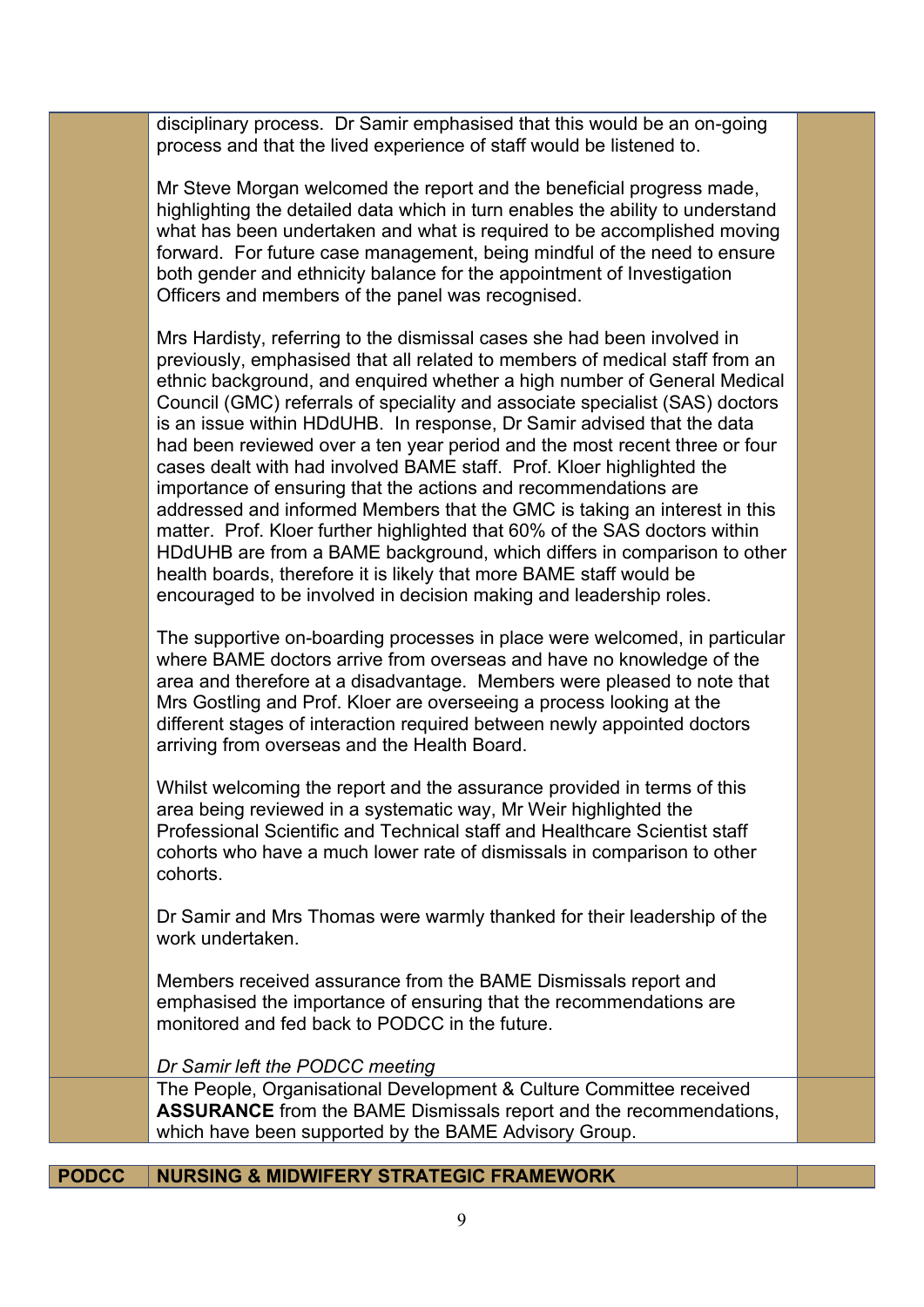| (22)09 | Members were presented with the "Nursing & Midwifery Strategic<br>Framework" report, noting that the commitment to the nursing profession<br>across HDdUHB over a 5-year period had been launched at the Nursing &<br>Midwifery ceremony in November 2021. The aim of the Nursing & Midwifery<br>Strategic Framework is to empower the profession at all levels of practice,<br>and to improve the safety and quality of services. The vision of HDdUHB is<br>one of delivering excellent clinical services fit for current and future                                                                                                                                                                                    |           |
|--------|---------------------------------------------------------------------------------------------------------------------------------------------------------------------------------------------------------------------------------------------------------------------------------------------------------------------------------------------------------------------------------------------------------------------------------------------------------------------------------------------------------------------------------------------------------------------------------------------------------------------------------------------------------------------------------------------------------------------------|-----------|
|        | generation, with a focus on keeping people well to meet the priorities<br>outlined within the Health and Care Strategy 'A Healthier Mid and West<br>Wales: Our Future Generations Living Well'.                                                                                                                                                                                                                                                                                                                                                                                                                                                                                                                           |           |
|        | Mrs Rayani informed Members that the Strategic Framework is presented as<br>five themes identified during the consultation process, which are designed to<br>enable the achievement of the HDdUHB vision. Key outcomes for success<br>have been identified, which will allow the progression of the implementation<br>process, i.e. ensuring that plans are executed and the benefits are released.<br>The pledge is to work alongside colleagues in Workforce & OD in delivering<br>the vision of collective, compassionate and visible leadership across the<br>profession. The focus will be upon putting people at the heart of everything<br>we do and retaining staff by ensuring HDdUHB is the best place to work. |           |
|        | Prof. Gammon welcomed the pragmatic style of the report, and particularly<br>acknowledged the key outcomes for success contained within the Strategic<br>Framework. Mrs Rayani and her team were commended for the work<br>undertaken.                                                                                                                                                                                                                                                                                                                                                                                                                                                                                    |           |
|        | Mrs Hardisty, referring to the route into the Band 5 Registered Nurse role,<br>enquired whether there are any plans in terms of developing anything pre-<br>Band 5. In response, Mrs Rayani highlighted that the "Grow Your Own"<br>nurse programme is in place within HDdUHB, where there is a commitment<br>to train Healthcare Support Workers to become registered nurses.                                                                                                                                                                                                                                                                                                                                            |           |
|        | In response to whether a strategy is likely to be developed for other cohorts,<br>e.g. medical staff and allied professional staff, or whether there should be<br>one strategy for all professions, Mrs Rayani advised that the nursing &<br>midwifery profession requested recognition of the work undertaken by them,<br>therefore the document was developed as a Nursing & Midwifery Strategic<br>Framework to ensure it had purpose. Prof. Kloer undertook to discuss with<br>the Medical Senior Leadership Team and Executive colleagues,                                                                                                                                                                           | <b>PK</b> |
|        | consideration of a similar document for the medical profession. Mrs Rayani<br>undertook to discuss this further with senior Allied Healthcare Profession<br>colleagues.                                                                                                                                                                                                                                                                                                                                                                                                                                                                                                                                                   | <b>MR</b> |
|        | Mr Weir enquired why there was no reference to equality, diversity and<br>inclusion within the document, and in response, Mrs Rayani undertook to<br>ensure this is more explicit within the delivery plan.                                                                                                                                                                                                                                                                                                                                                                                                                                                                                                               | <b>MR</b> |
|        | Mrs Raynsford welcomed the value of the nursing profession highlighted<br>within the document, and referring to dementia care awareness contained<br>within the key outcomes for success on page 19, enquired why children's                                                                                                                                                                                                                                                                                                                                                                                                                                                                                              |           |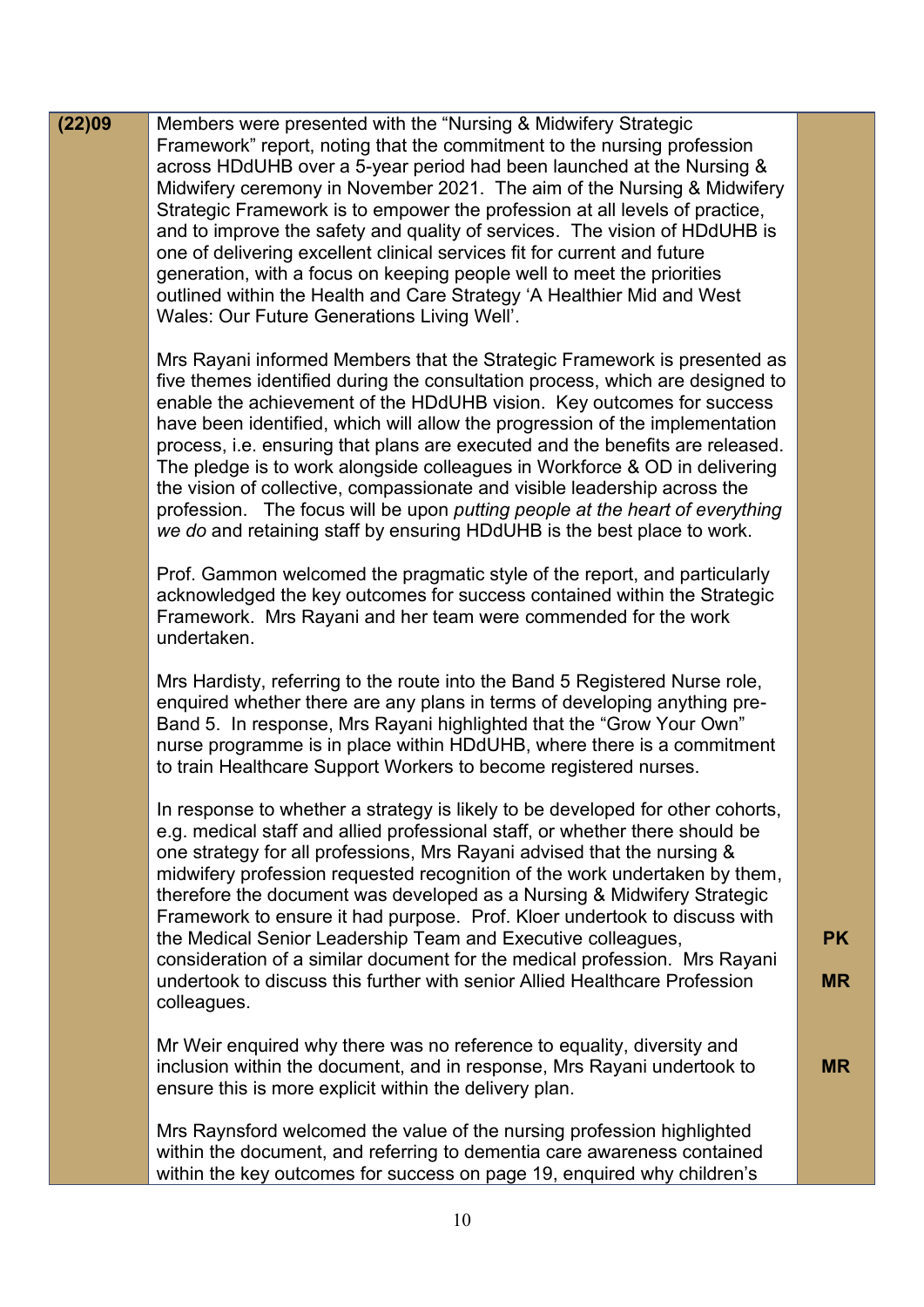|              | rights awareness is not included. In response, Mrs Rayani understood that it<br>is encapsulated within safeguarding training and reference made within the<br>Charter. It was agreed for Mrs Rayani and Mrs Raynsford to pursue this<br>matter outside of the Committee meeting.                                                                                                                                                                                                                                                   |  |
|--------------|------------------------------------------------------------------------------------------------------------------------------------------------------------------------------------------------------------------------------------------------------------------------------------------------------------------------------------------------------------------------------------------------------------------------------------------------------------------------------------------------------------------------------------|--|
|              | Mrs Gostling, referring to the potential for a similar document for other<br>professions, enquired whether this should be inter-professional. Ms Lesley<br>Jones emphasised that multi-disciplinary working is referred to within the<br>document and that since the launch, feedback from nurses has been<br>extremely positive who are grateful to have a vision of their own. Prof.<br>Gammon endorsed Mrs Gostling's comment, reiterating the ambition of<br>HDdUHB in terms of supporting staff and developing the workforce. |  |
|              | Members noted that an HDdUHB Nursing & Midwifery Conference is being<br>planned for 12 <sup>th</sup> May 2022 on International Nurses Day, focusing upon the<br>Strategic Framework and model relating to the five domains.                                                                                                                                                                                                                                                                                                        |  |
|              | Members noted the Nursing & Midwifery Strategic Framework report.                                                                                                                                                                                                                                                                                                                                                                                                                                                                  |  |
|              | Ms L Jones left the PODCC meeting                                                                                                                                                                                                                                                                                                                                                                                                                                                                                                  |  |
|              | The People, Organisational Development & Culture Committee NOTED the<br>content of the Nursing & Midwifery Strategic Framework report together with<br>the proposals for delivery and reporting arrangements.                                                                                                                                                                                                                                                                                                                      |  |
| <b>PODCC</b> | <b>PLANNING OBJECTIVES UPDATE</b>                                                                                                                                                                                                                                                                                                                                                                                                                                                                                                  |  |
| (22)10       | Members were presented with the Workforce & Organisational Development                                                                                                                                                                                                                                                                                                                                                                                                                                                             |  |
|              | (OD) Planning Objectives Update, providing an update on the progress<br>made in the development (delivery) of the twelve Planning Objectives (PO)<br>under the Executive leadership of the Director of Workforce and OD;<br>Director of Nursing, Quality and Patient Experience; Director of Public<br>Health; and Medical Director/Deputy Chief Executive that are aligned to<br>PODCC.                                                                                                                                           |  |
|              | Mrs Hardisty enquired whether Members would have sight of the Workforce<br>Plan prior to submission to WG. In response, Mrs Gostling advised that the<br>report would be discussed at Board Seminar on 17th February 2022.                                                                                                                                                                                                                                                                                                         |  |
|              | Referring to PO 1F, Prof. Gammon requested an update in terms of<br>international recruitment, and in response, Mrs Gostling advised the                                                                                                                                                                                                                                                                                                                                                                                           |  |

Ī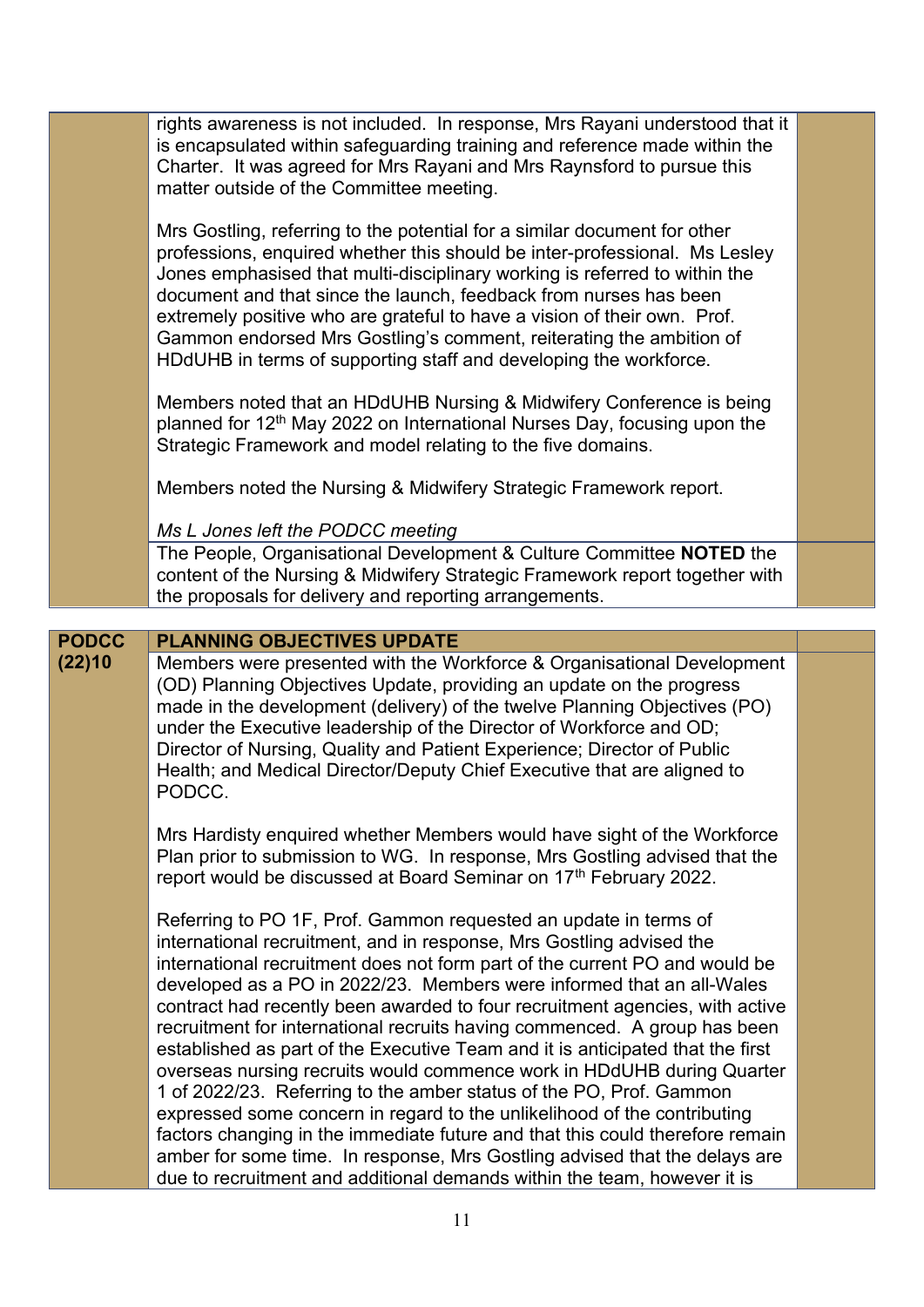|                        | anticipated that progress will be regained, allowing the status of the PO to<br>be back on track. Mrs Gostling informed Members that the HR policies<br>aspect and employee relations matters completion dates within the PO have<br>been deferred due to staff turnover, however these are now back on track<br>with new timescales.                                                                                                                                                                                                                      |                         |
|------------------------|------------------------------------------------------------------------------------------------------------------------------------------------------------------------------------------------------------------------------------------------------------------------------------------------------------------------------------------------------------------------------------------------------------------------------------------------------------------------------------------------------------------------------------------------------------|-------------------------|
|                        | Prof. Gammon enquired about the deteriorating position in regard to PO 3G<br>and referred to the lack of information relating to factors affecting its<br>progress. In response, Prof. Kloer advised of a number of factors involved,<br>some of which are WG related. It was agreed that in order to gain<br>assurance moving forward, where there is a change in the current status of<br>a PO, the factors impacting upon a static or deteriorating position are<br>detailed, together with what is being undertaken to resolve the issues<br>involved. | PK/<br>LG/<br><b>MR</b> |
|                        | Members noted the current position in terms of the POs aligned to PODCC<br>and received assurance on the current position.                                                                                                                                                                                                                                                                                                                                                                                                                                 |                         |
|                        | The People, Organisational Development & Culture Committee:<br>RECEIVED an ASSURANCE on the current position in regard to the<br>progress of the Planning Objectives aligned to PODCC, in order to<br>onwardly assure the Board where Planning Objectives are progressing<br>and are on target, and raised any concerns where Planning Objectives<br>are identified as behind in their status and/or not achieving against their<br>key deliverables.                                                                                                      |                         |
|                        |                                                                                                                                                                                                                                                                                                                                                                                                                                                                                                                                                            |                         |
| <b>PODCC</b><br>(22)11 | <b>WORKFORCE PLAN</b><br>Item deferred to April 2022 PODCC meeting.                                                                                                                                                                                                                                                                                                                                                                                                                                                                                        |                         |
|                        |                                                                                                                                                                                                                                                                                                                                                                                                                                                                                                                                                            |                         |
| <b>PODCC</b>           | PERFORMANCE ASSURANCE & WORKFORCE METRICS                                                                                                                                                                                                                                                                                                                                                                                                                                                                                                                  |                         |
| (22)12                 | Members were presented with the "Performance Assurance & Workforce<br>Metrics" report, including an update, as at 31 <sup>st</sup> December 2021, on<br>workforce metrics as well as key performance indicators (KPI), providing<br>assurance of delivery against national framework targets and the 10-year                                                                                                                                                                                                                                               |                         |

Workforce, Organisational Development and Education Strategy 2020-2030. Members were pleased to note that the update on metrics and key performance measures presented has improved over recent months in comparison to previous reports presented to PODCC, with the report now including a much broader range of metrics and key performance measures around the entire Workforce & OD agenda. Mrs Thomas emphasised that the report is continuing to evolve and improve and includes the breadth of activity across the Workforce & OD Department. It was noted and agreed that the intention is to report performance for the national delivery framework targets routinely on a bi-monthly basis to PODCC, with datasets to be presented to support specific themes of the Workforce & OD agenda as and when these themes are discussed at future meetings.

> Prof. Gammon expressed gratitude for the detailed report in terms of gaining an understanding of the KPIs across HDdUHB, enabling cross reference and the ability to understand the factors behind them.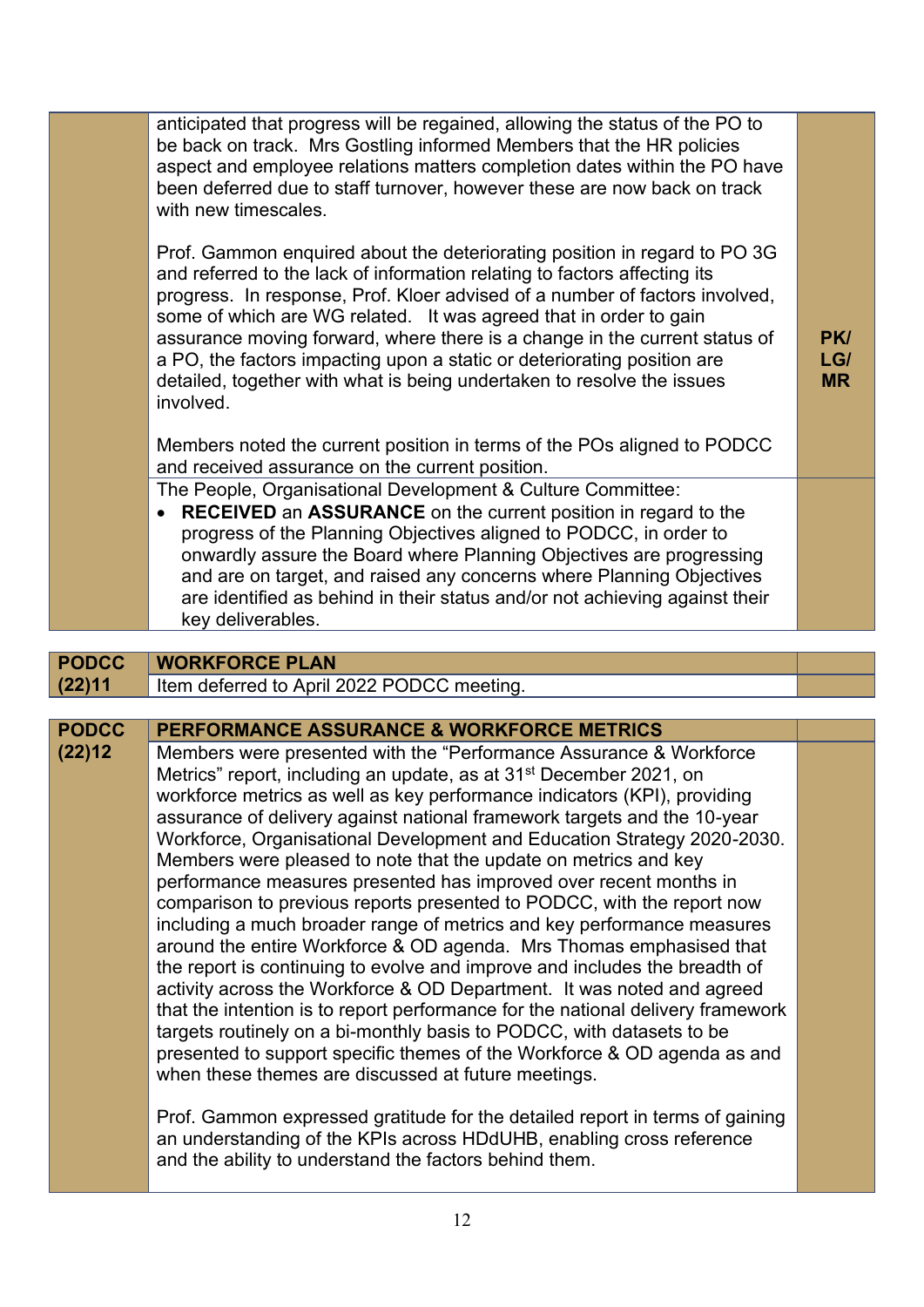Referring to the number of Nursing & Midwifery registrant starters (231) and leavers (233) referenced within the report, Mrs Rayani informed Members that this would be monitored in order to improve retention rates of registrants. It was further noted that the imminent pension changes are a cause for concern in terms of the numbers of staff retiring and returning.

Referring to the job evaluation performance data within the report, highlighting an increase in the number of job descriptions waiting to be evaluated, Mrs Hardisty enquired as to the reasoning behind this and whether there are any consequential delays to recruitment processes. In response, Mrs Thomas confirmed that the position has deteriorated due to a lack of job matchers being able to be released from their substantive role. However, further training sessions have been arranged and there is now a confidence that performance in terms of the evaluation of job descriptions will improve. Members were assured that all actions are being pursued to improve performance and that there is no detrimental impact centrally.

Mr Weir commended the report and referring to the Leadership Development Programmes dashboard contained within it, enquired whether the number of participants is in line with expectations. In response, Mrs Davies advised that this is the first time the data has been provided as a detailed breakdown into different cohorts and is linked to the revision of leadership objectives. Additional work, however, is needed in terms of the importance of leadership and in which areas targeting is required.

Mrs Raynsford, referring to the increase in days lost due to anxiety/ depression/other psychiatric illnesses, and the peak in terms of nonattendance at Staff Psychological Wellbeing Services appointments, enquired whether the reasoning for the non-attendance is known. In response, Mrs Davies emphasised that many calls and referrals are undertaken when a person is in crisis, however when the time comes for the appointment, the crisis may have passed and issues may have been resolved. Some staff have also found it difficult to find the time to attend appointments. It is pleasing to note, however, that waiting times are back to their routine two weeks.

Referring to the high proportion of staff in the age band 55 years and over, Prof. Gammon recognised the implications in terms of planning the workforce of the future.

Prof. Gammon alluded to the Occupational Health (OH) activity within the report, in particular the waiting times to see a doctor, nurse or physiotherapist, and enquired whether there are any staffing issues currently within the OH Department. In response, Mr Morgan emphasised the increased demands placed upon the OH Department throughout the COVID-19 pandemic, however, there is a new Head of Service in post who has made positive changes to the many systems in place. Members noted that the current OH Consultant has handed in his notice having obtained a post outside of the NHS, and that the post would be advertised imminently.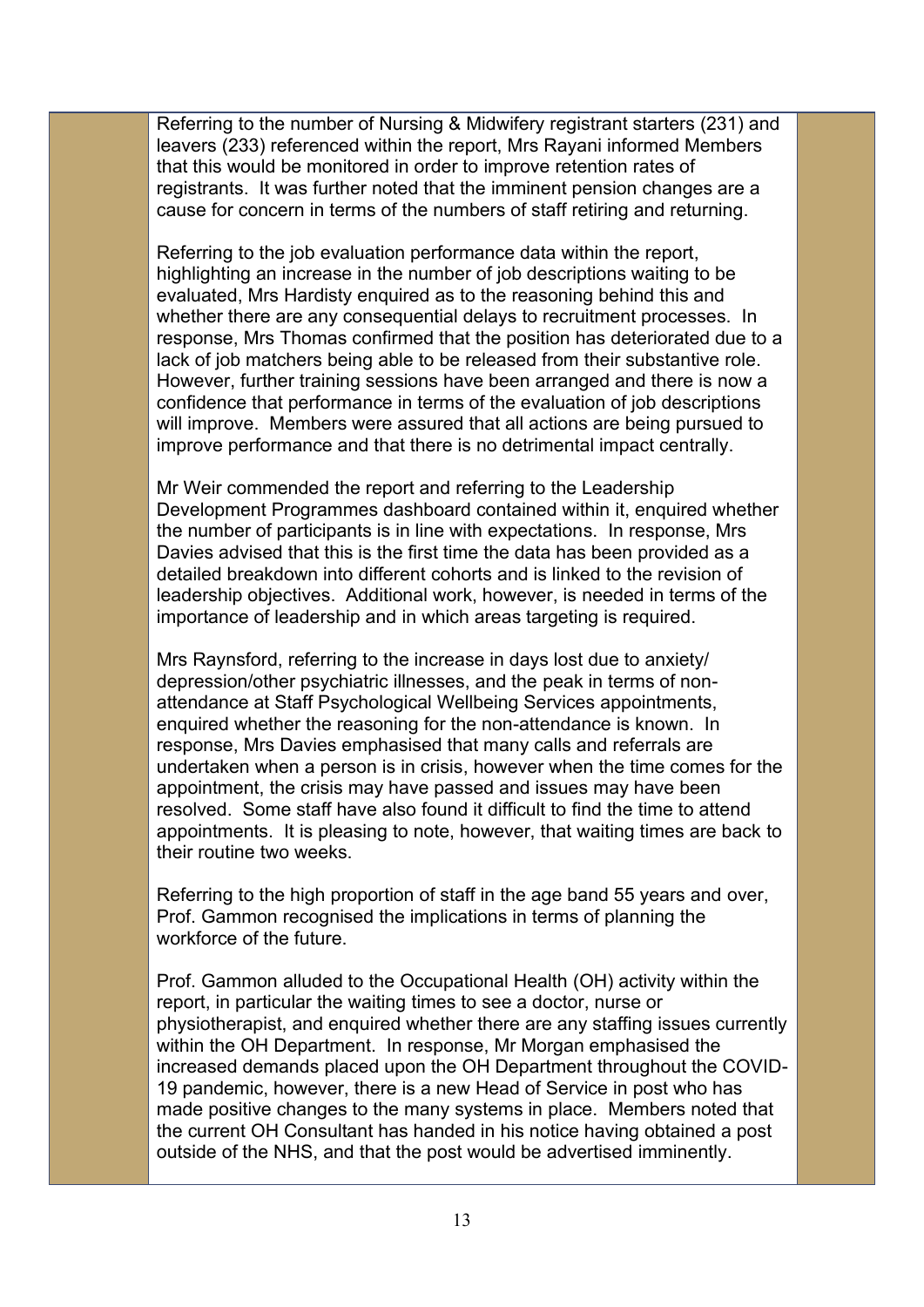|              | Prof. Gammon welcomed the diminishing number of grievance cases,<br>restricted practice and suspensions reported within the employee relations<br>activity section of the report, and requested that Mr Morgan convey gratitude<br>to the Team for the sterling efforts made.<br>With reference to the retention of staff, Mrs Rayani informed Members of the<br>request for her to become involved in exit interviews and emphasised the<br>importance of undertaking these in terms of gaining an understanding of why<br>staff leave and what would be required for them to remain within HDdUHB<br>and learn from their experiences.<br>Members noted the Performance Assurance and Workforce Metrics report,<br>welcoming the continued evolvement and improvement in terms of the<br>report.                                                                                                                | <b>SM</b> |
|--------------|-------------------------------------------------------------------------------------------------------------------------------------------------------------------------------------------------------------------------------------------------------------------------------------------------------------------------------------------------------------------------------------------------------------------------------------------------------------------------------------------------------------------------------------------------------------------------------------------------------------------------------------------------------------------------------------------------------------------------------------------------------------------------------------------------------------------------------------------------------------------------------------------------------------------|-----------|
|              | The People, Organisational Development & Culture Committee:<br><b>CONSIDERED</b> the performance NHS Delivery Framework metrics and<br>ADVISED of any issues arising that need to be escalated to the next<br>Public Board meeting.<br>NOTED the content of the report as assurance of performance in key<br>$\bullet$<br>areas of the Workforce and OD agenda.                                                                                                                                                                                                                                                                                                                                                                                                                                                                                                                                                   |           |
|              |                                                                                                                                                                                                                                                                                                                                                                                                                                                                                                                                                                                                                                                                                                                                                                                                                                                                                                                   |           |
| <b>PODCC</b> | <b>MONITORING OF WELSH HEALTH CIRCULARS</b>                                                                                                                                                                                                                                                                                                                                                                                                                                                                                                                                                                                                                                                                                                                                                                                                                                                                       |           |
| (22)13       | Members noted that there were no open Welsh Health Circulars aligned to<br>PODCC.                                                                                                                                                                                                                                                                                                                                                                                                                                                                                                                                                                                                                                                                                                                                                                                                                                 |           |
| <b>PODCC</b> | <b>CORPORATE RISKS ALLOCATED TO PODCC</b>                                                                                                                                                                                                                                                                                                                                                                                                                                                                                                                                                                                                                                                                                                                                                                                                                                                                         |           |
| (22)14       | Members were presented with the "Corporate Risks Assigned to PODCC"<br>report, noting there is one risk currently aligned to PODCC (out of the 14<br>that are currently on the Corporate Risk Register) as the potential impacts of<br>the risk relate to the workforce $-$ Risk 1219 $-$ Insufficient workforce to deliver<br>services required for "Recovery" and the continued response to COVID-19.<br>Mrs Gostling advised that the risk score has been increased from 15 to 20<br>since the previous report as the predictions associated with the latest<br>COVID-19 wave led to an expectation of up to 30% of staff being<br>unavailable for work at any one time due to sickness and self isolation,<br>however, this level of absence did not materialise and therefore the risk<br>score would be decreased at the next review.<br>Prof. Gammon was pleased to note the progress made in terms of the |           |
|              | Physician Associates work and that the recruitment plan for the bridging<br>service had been actioned, both of which could have a positive impact on<br>some of the risks associated with Risk 1219.<br>Members received assurance that all identified controls are in place and<br>working effectively in respect of Risk 1219.<br>The People, Organisational Development & Culture Committee received                                                                                                                                                                                                                                                                                                                                                                                                                                                                                                           |           |
|              | <b>ASSURANCE that:</b><br>All identified controls are in place and working effectively.                                                                                                                                                                                                                                                                                                                                                                                                                                                                                                                                                                                                                                                                                                                                                                                                                           |           |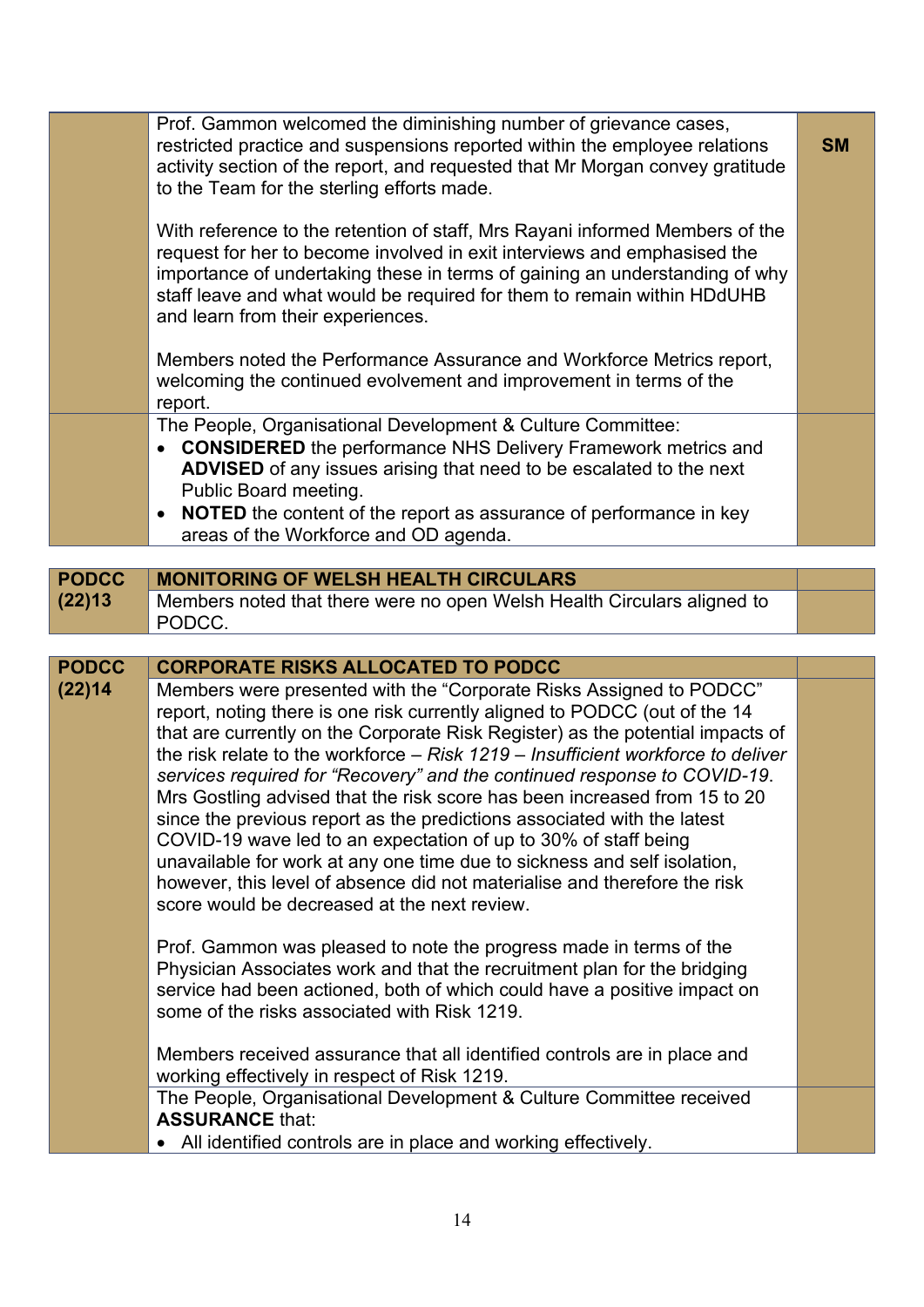|              | • All planned actions will be implemented within stated timescales and will                                                                                                                                                                                                                                                                                                                                                                                                                                                                                                        |           |  |
|--------------|------------------------------------------------------------------------------------------------------------------------------------------------------------------------------------------------------------------------------------------------------------------------------------------------------------------------------------------------------------------------------------------------------------------------------------------------------------------------------------------------------------------------------------------------------------------------------------|-----------|--|
|              | reduce the risk further and/or mitigate the impact, if the risk materialises.                                                                                                                                                                                                                                                                                                                                                                                                                                                                                                      |           |  |
| <b>PODCC</b> | <b>OPERATIONAL RISKS ALLOCATED TO PODCC</b>                                                                                                                                                                                                                                                                                                                                                                                                                                                                                                                                        |           |  |
| (22)15       | Members noted that there were no operational risks related to PODCC                                                                                                                                                                                                                                                                                                                                                                                                                                                                                                                |           |  |
|              | which meet the criteria for reporting.                                                                                                                                                                                                                                                                                                                                                                                                                                                                                                                                             |           |  |
|              |                                                                                                                                                                                                                                                                                                                                                                                                                                                                                                                                                                                    |           |  |
| <b>PODCC</b> | <b>RESEARCH AND INNOVATION SUB COMMITTEE REPORT</b>                                                                                                                                                                                                                                                                                                                                                                                                                                                                                                                                |           |  |
| (22)16       | The Committee received the Research & Innovation Sub-Committee (RISC)<br>update report following the meeting held on 10 <sup>th</sup> January 2022. Prof. Kloer<br>highlighted the following matters:                                                                                                                                                                                                                                                                                                                                                                              |           |  |
|              | Following a lack of research leadership, a team of clinical leads have<br>$\bullet$<br>been appointed, including Oncology, Women's Health and the Glangwili<br>General Hospital (GGH) site.<br>It has been agreed to develop a new Intellectual Property (IP) Policy as<br>$\bullet$<br>there is currently no active IP Policy within HDdUHB and discussions are                                                                                                                                                                                                                   |           |  |
|              | being undertaken with Swansea Bay University Health Board to produce<br>a joint version.<br>Discussions have continued with regard to identifying suitable space to<br>$\bullet$<br>utilise for research, with it pleasing to note that following recent<br>discussions undertaken with the leadership team at Bronglais General<br>Hospital, an interim solution has been identified in order for research<br>nurses to undertake clinical interactions with patients.                                                                                                            |           |  |
|              | Mr Weir advised Members that he attends the RISC meetings and<br>welcomed the increased clinical engagement, engagement and enthusiasm.<br>It was noted that the risks associated with financial settlement and potential<br>funding for R&I would continue to be discussed at RISC meetings.                                                                                                                                                                                                                                                                                      |           |  |
|              | Members acknowledged the substantial work undertaken and contribution<br>made by Dr Caroline Williams, Senior Research & Development (R&D)<br>Operations Manager, who would soon be leaving her post. Prof. Kloer<br>confirmed that the post is currently being advertised and that any support in<br>identifying potential candidates would be welcomed. Mrs Thomas advised<br>that she had recently met with R&D colleagues regarding the development<br>of a bespoke leadership programme for new managers when in post, which<br>will develop them individually and as a team. |           |  |
|              | Prof. Gammon commended the work undertaken and requested that the<br>Committee's thanks be passed to members of the R&D Team.                                                                                                                                                                                                                                                                                                                                                                                                                                                      | <b>PK</b> |  |
|              | Members noted the RISC update report.                                                                                                                                                                                                                                                                                                                                                                                                                                                                                                                                              |           |  |
|              | The Committee NOTED the Research & Innovation Sub-Committee update<br>report.                                                                                                                                                                                                                                                                                                                                                                                                                                                                                                      |           |  |
|              |                                                                                                                                                                                                                                                                                                                                                                                                                                                                                                                                                                                    |           |  |
| <b>PODCC</b> | <b>CORPORATE AND EMPLOYMENT POLICIES</b>                                                                                                                                                                                                                                                                                                                                                                                                                                                                                                                                           |           |  |
| (22)17       | Members were presented with the following policies for ratification:                                                                                                                                                                                                                                                                                                                                                                                                                                                                                                               |           |  |

|  | Members were presented with the following policies for ratification: |  |  |  |  |  |
|--|----------------------------------------------------------------------|--|--|--|--|--|
|--|----------------------------------------------------------------------|--|--|--|--|--|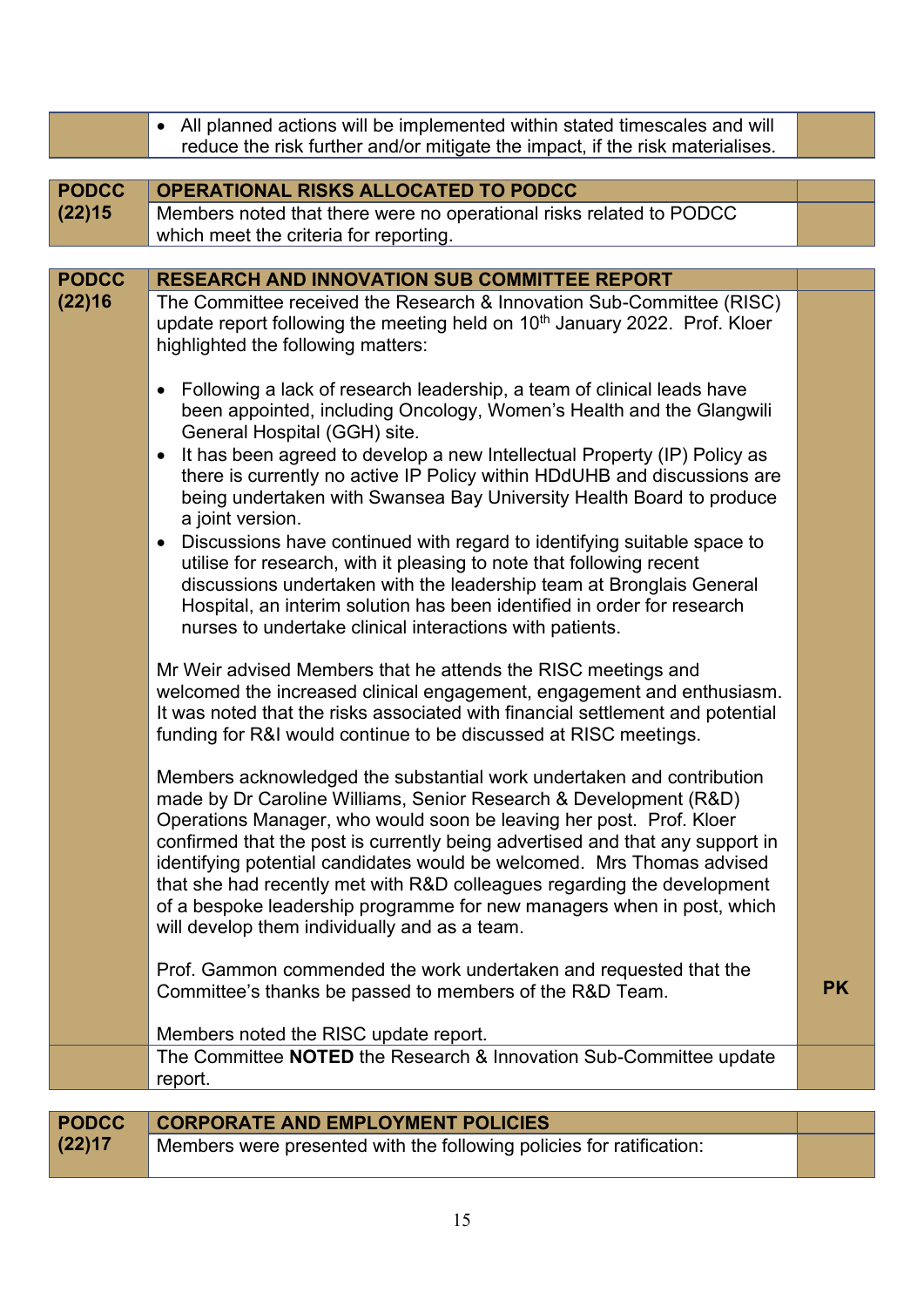|                        | Equality, Diversity & Inclusion Policy - It was noted that the Policy<br>expired in December 2020 and that the revised Policy had been<br>developed in conjunction with an Equality, Diversity and Inclusion Task &<br>Finish Group and incorporated feedback received from staff networks and<br>wider engagement through the use of Global email. A one-page<br>information poster has also been developed to promote the Policy and<br>provide a summary of the contents to support implementation. Mrs<br>Gostling advised that the Policy had not been presented to the Staff<br>Partnership Forum on 1 <sup>st</sup> February 2022 and undertook to confirm where<br>the Policy had been presented for consultation. It was agreed that, once<br>confirmed, the Policy could be approved via Chair's Action. | LG |
|------------------------|--------------------------------------------------------------------------------------------------------------------------------------------------------------------------------------------------------------------------------------------------------------------------------------------------------------------------------------------------------------------------------------------------------------------------------------------------------------------------------------------------------------------------------------------------------------------------------------------------------------------------------------------------------------------------------------------------------------------------------------------------------------------------------------------------------------------|----|
|                        | <b>Interpretation &amp; Translation Policy</b> $-$ It was noted that the aim of the<br>Interpretation and Translation Policy is to ensure that all patients and<br>their carers, including those who are Limited English Proficient, receive<br>timely, equitable, and patient-focused care. The Policy reinforces the<br>requirement for HDdUHB staff to facilitate and arrange interpretation and<br>translation services for service users who require support to<br>communicate effectively with HDdUHB, in order for them to receive and<br>relay information accurately.                                                                                                                                                                                                                                     |    |
|                        | Mrs Hardisty referred to page 2 of the SBAR regarding concerns raised<br>about the lack of a consistent approach to arranging interpretation and<br>translation support within Primary Care services for migrants, refugees<br>and asylum seekers who have recently moved into the area when<br>registering with their services, and enquired where these concerns had<br>been addressed within the Policy. In response, Mrs Gostling advised of<br>her understanding that this is associated with access to systems,<br>however, undertook to discuss the matter with Ms Bird and provide<br>further detail to Mrs Hardisty.                                                                                                                                                                                      | LG |
|                        | Members approved the Interpretation & Translation Policy and agreed for<br>the Equality, Diversity & Inclusion Policy to be approved via Chair's Action.                                                                                                                                                                                                                                                                                                                                                                                                                                                                                                                                                                                                                                                           |    |
|                        | The Committee APPROVED the:<br>Interpretation & Translation Policy.                                                                                                                                                                                                                                                                                                                                                                                                                                                                                                                                                                                                                                                                                                                                                |    |
|                        |                                                                                                                                                                                                                                                                                                                                                                                                                                                                                                                                                                                                                                                                                                                                                                                                                    |    |
| <b>PODCC</b><br>(22)18 | <b>OUTCOME OF ADVISORY APPOINTMENTS COMMITTEE</b><br>The Committee received the Advisory Appointments Committee (AAC)<br>report, providing an update on the outcome of the AACs held between 23rd<br>November 2021 and 20 <sup>th</sup> January 2022, and approved the following<br>appointments on behalf of the Board:                                                                                                                                                                                                                                                                                                                                                                                                                                                                                           |    |
|                        | Dr Ihab Abbasi, Dr Hajra Shafiq and Dr Priyantha Kandanearachchi<br>$\bullet$<br>were appointed to the posts of Consultant in Obstetrics and<br>Gynaecology, based at GGH, with a commencement date to be<br>confirmed.                                                                                                                                                                                                                                                                                                                                                                                                                                                                                                                                                                                            |    |
|                        |                                                                                                                                                                                                                                                                                                                                                                                                                                                                                                                                                                                                                                                                                                                                                                                                                    |    |

• Dr Froso Varvitsioti was appointed to the post of Consultant in Acute Medicine based at GGH, with a commencement date to be confirmed.

16